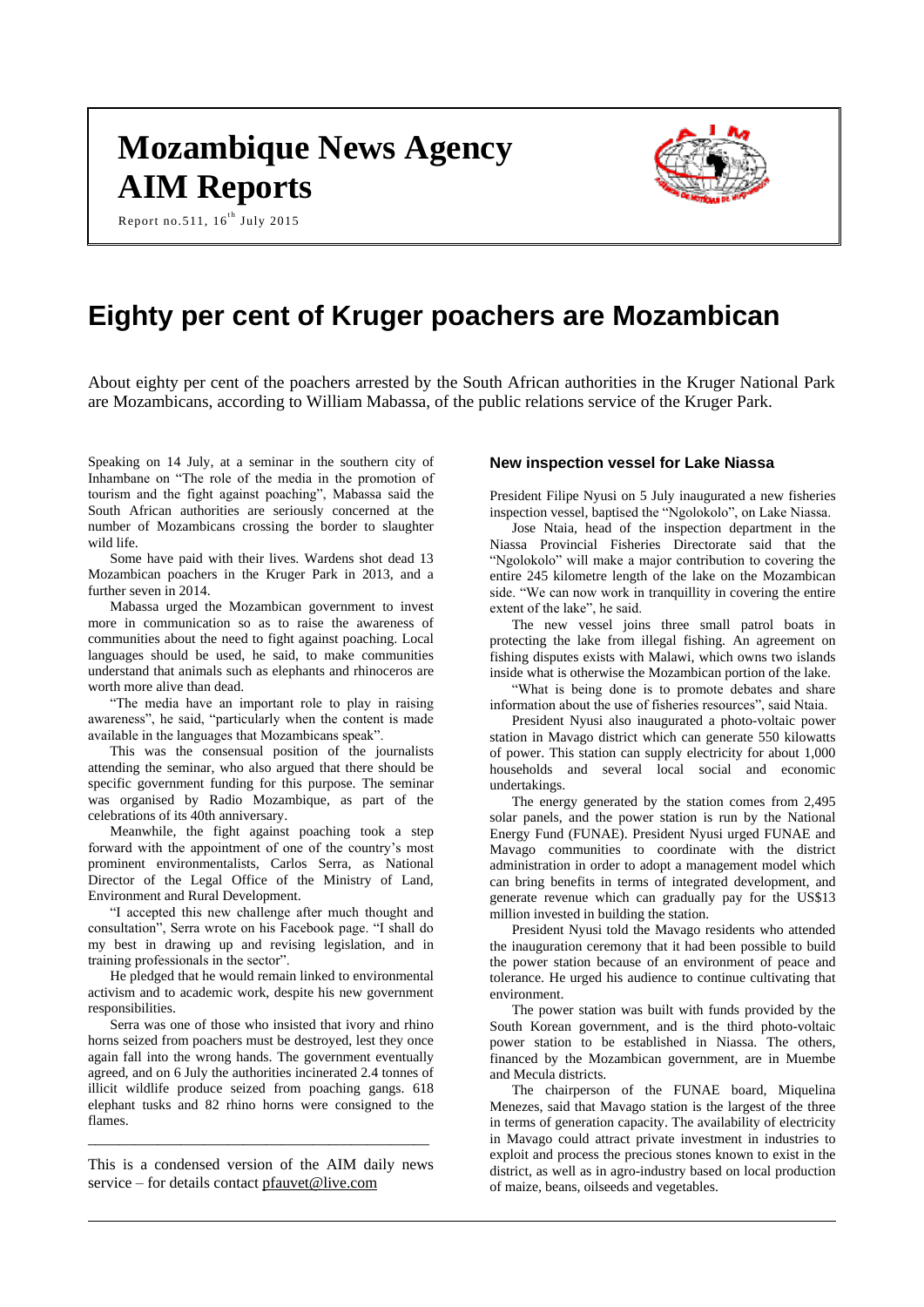# **Central Bank leaves interest rates unchanged**

Despite continued pressure on the Mozambican currency, the metical, the Monetary Policy Committee of the Bank of Mozambique has once again decided to keep the Central Bank's key interest rates unchanged.

A statement from the Committee, issued on 13 July, announced that the Standing Lending Facility (the interest rate paid by the commercial banks to the central bank for money borrowed on the Interbank Money Market) will remain at 7.5 per cent. This rate was cut in November 2014, by 75 base points, from the previous rate of 8.25 per cent which had been in force for the previous year.

The Standing Deposit Facility (the rate paid by the central bank to the commercial banks on money they deposit with it) remains at 1.5 per cent, and the Compulsory Reserves Coefficient - the amount of money that the commercial banks must deposit with the Bank of Mozambique – is also unchanged at eight per cent.

This is despite a fall in the value of the metical, which the Committee blames on the strengthening of the dollar on international currency markets, and the deterioration in Mozambique's balance of payments due "an unfavourable international conjuncture in the price of raw materials".

At the end of June, the dollar was quoted on the Inter-Bank Exchange Market at 39.03 meticais. This was a depreciation of the metical over the month of 13.03 per cent, and of 23.55 per cent since the start of the year. From 1 July 2014 to 30 June 2015, the metical depreciated by 27.03 per cent against the dollar.

In the commercial banks, the average exchange rate on the last day of June was 39.96 meticais to the dollar.

There was a slight recovery in the first fortnight of July. On 14 July, the Interbank Exchange selling rate published by the bank of Mozambique was 38.12 meticais to the dollar. The selling rate of the largest commercial bank, the Millennium-BIM, was 38.56 meticais to the dollar.

The metical fell to 3.21 meticais to the rand at the end of June, a fall of 12.3 per cent over the month, and an annual depreciation of 11.07 per cent. Again, there has been a slight recovery and the selling rate quoted by the Bank of Mozambique on 14 July was 3.05 meticais to the rand.

The Monetary Policy Committee also decided to intervene on the inter-bank markets to ensure that the monetary base does not exceed 60.075 billion meticais (US\$1.576 billion). In June the monetary base increased by 1.601 billion meticais to read 56.673 billion, which was 1.556 billion meticais below the ceiling for the month.

According to the consumer price index for Maputo, Beira and Nampula, inflation in June was minus 0.46 per cent. The falling prices between April and June mean that inflation for the first six months of the year is only 0.93 per cent.

Net international reserves increased by US\$146 million in June, to reach US\$2.6 billion, US\$50 million above target for the period. These reserves are enough for 3.85 months of imports of goods and non-factor services, when operations of the foreign investment mega-projects are excluded.

The general fall in international commodity prices is a mix of good and bad news for Mozambique. The fall in oil prices cuts the country's bill for fuel imports (although, since these are denominated in dollars, the depreciation of the metical erodes this gain). Mozambique will also benefit from the fall in the world market price of rice by 35.5 per cent between July 2014 and June 2015.

But key exports also saw their prices fall. Aluminium (Mozambique's largest export) fell in price by 2.8 per cent in June, and thermal coal by 2.6 per cent.

# **Standard and Poor's downgrades Mozambique**

The Standard and Poor's credit ratings agency has downgraded Mozambique's long term rating from B to B-, largely due to the US\$850 million loan taken by the Mozambican Tuna Company (EMATUM) in 2013 on the Eurobond market, and guaranteed by the government.

Standard and Poor's, one of the world's three major ratings agencies, was alarmed by the statement in June in the Mozambican parliament, the Assembly of the Republic, by the Minister of Economy and Finance, Adriano Maleiane, that the government was seeking to restructure the loan.

The EMATUM accounts for 2013 and 2014, published in May, painted a grim picture of the company's finances. The accounts showed that in 2014 EMATUM made a loss of over 850.5 million meticais (US\$24.9 million). The accumulated losses, from 2013 up to December 2014 were 1.17 billion meticais.

Maleiane told the Assembly that the loan carries the very high interest rate of LIBOR (London Inter-Bank Offered Rate) plus 6.5 per cent. It is repayable over seven years, with a two year grace period which is about to expire.

Maleiane wanted to re-negotiate the terms of the loan. The debt had already been split in two – the fishing assets, valued at US\$350 million, were now the responsibility of EMATUM itself, while the state would repay the rest.

"Seven years is a short period to repay US\$500 million, even with a two year grace period", said Maleiane, "particularly at a high interest rate. We are trying to negotiate a longer repayment period and a lower interest rate, and our partners, including the IMF, agree with us".

Standard and Poor's, regarded Maleiane's statement as a serious issue. "We understand that the government of Mozambique is considering restructuring an US\$850 million government guaranteed loan issued by a government-owned company, EMATUM. While details are pending, we view the guarantee as the government's financial obligation under our criteria, and we expect that we would classify the restructuring as a distressed debt exchange", said a release from the agency.

A "distressed debt" is defined as the debt of companies that have filed for bankruptcy or have a significant chance of filing for bankruptcy in the near future.

Standard and Poor's adds "the financial difficulties of Ematum, established in 2013, raise broader questions about Mozambique's governance and public sector debt management, in our view", and, as a result, the agency has radically revised its previously optimistic assumptions about Mozambique's growth prospects.

"We no longer project that Mozambique will exhibit high per capita growth for a country at its stage of development", says the release. "In addition, current account deficits remain very high and fiscal deficits sizable. We are therefore lowering our long-term sovereign rating on Mozambique to 'B-' and placing the 'B-/B' long- and short-term ratings on CreditWatch with negative implications".

A Credit Watch is an announcement by a ratings agency which indicates that a credit rating is under review. It is usually followed by a credit downgrade.

Standard and Poor's adds "we expect to resolve the CreditWatch as soon as more information is available on the government's capacity and willingness to ensure full and timely debt service on Ematum's debt. We expect such information to be available within the next 90 days".

This the second time this year that the agency has downgraded Mozambique's credit rating. In February, Standard and Poor's downgraded the country from B+ to B.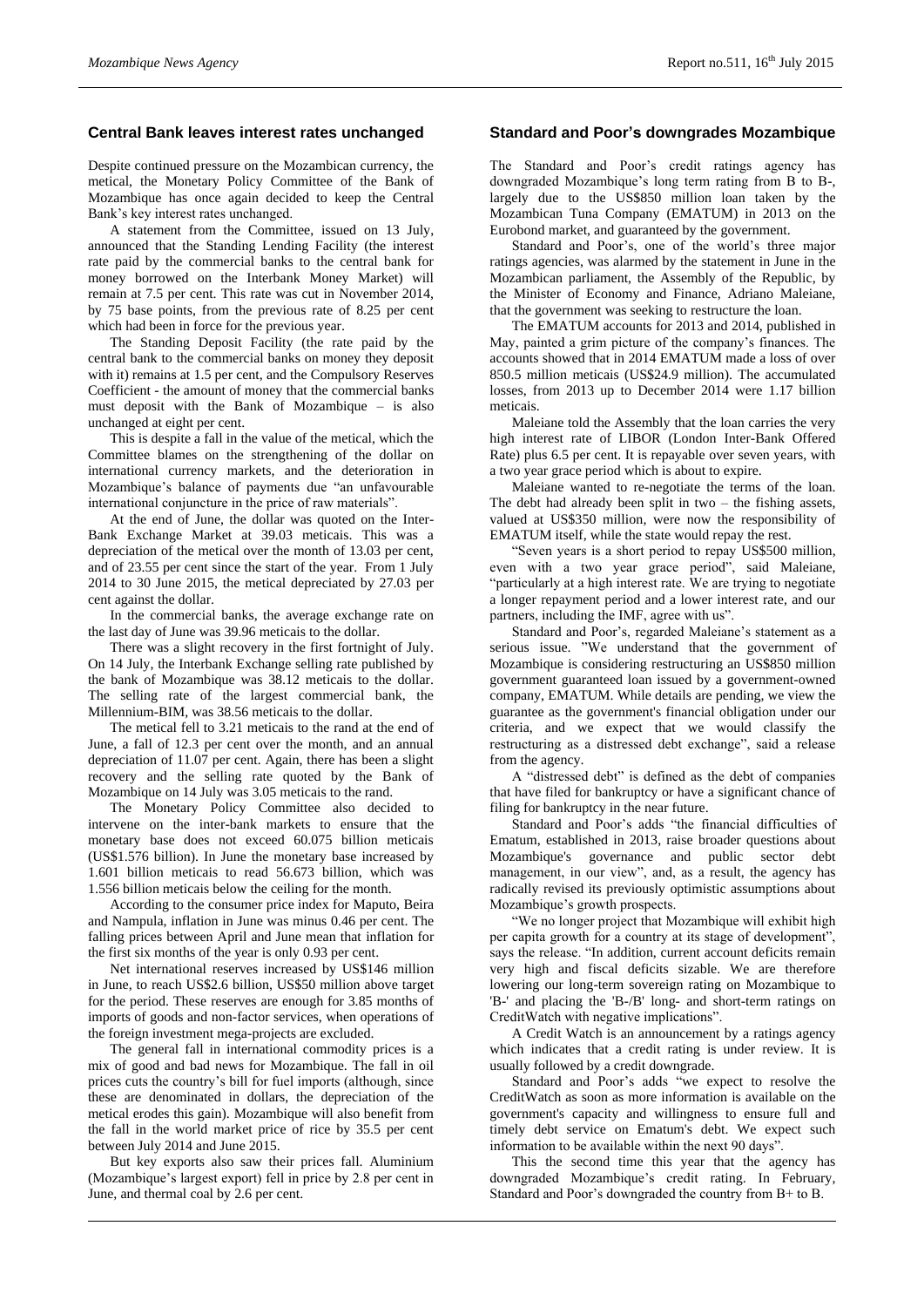# **Government accuses Renamo of violating ceasefire**

The Mozambican government on 13 July accused the country's largest opposition party Renamo of systematically violating the agreement on a cessation of hostilities which former President Armando Guebuza and Renamo leader Afonso Dhlakama signed on 5 September last year.

At the 111th round of the dialogue between the government and Renamo, the head of the government delegation, Agriculture Minister Jose Pacheco, accused Renamo of launching armed attacks in at least two provinces in early July, though without causing any fatalities.

"On 3 July, in Tsangano district, in Tete province, Renamo attacked a police unit", he said, "and the following day it launched a second attack causing damage to a vehicle that was transporting police agents. These are clear signs that Renamo is not prepared to demilitarise".

In the central province of Sofala, Pacheco added, a Renamo group kidnapped and assaulted a traditional chief, named as Jose Paulo, supposedly because he was mobilising local people to undertake productive activities, in the context of publicising the government's five year programme for the 2015-2019 period.

In Pacheco's view, these attacks give the impression that the government is faced with "a violent Renamo that is not interested in disarming".

When journalists asked him about these attacks, the head of the Renamo delegation, Saimone Macuiana, said he did not have enough information to comment on the matter.

"It is true that the government may have brought this material forward verbally, but the Renamo delegation has demanded that it bring it in writing to the next rounds, so that we can understand what is happening", said Macuiana.

Like all the preceding rounds that dealt with the matter, there was no progress on disarming and dismantling the Renamo militia. The government is still waiting for Renamo to submit a list of names of the people it wishes to see recruited into the armed forces and the police. Without this list it is impossible to integrate the Renamo gunmen into the defence and security forces, or, in the cases of those who are too old or otherwise unsuitable, back into civilian life.

Renamo will not hand over the list unless the government appoints Renamo figures to senior positions in the military and the police. The government has rejected such a share-out of top positions, pointing out that dividing military positions on party political lines is in flagrant contradiction to Renamo's demand that the state and political parties should be separated.

#### **Maria Guebuza steps down as OMM president**

Maria da Luz Guebuza, the wife of former Mozambican President Armando Guebuza, has resigned as president of the Mozambican Women's Organisation (OMM), which is affiliated to the ruling Frelimo Party.

The resignation, announced on 10 July, at a meeting of the OMM National Council in the southern city of Xai-Xai, was unexpected. Just the day before the announcement, the Council's spokesperson, Maria Machule, had told reporters that Maria Guebuza remained the organisation's President.

Guebuza was not at the meeting as, along with her husband and the rest of the family, she was in mourning for the death of the former president's mother, Marta Andre Bocota, who passed away on 3 July at the age of 103.

Maria Guebuza's resignation precipitated a decision to advance the next OMM Congress to December, a few months

before it is due (under its statutes, the OMM holds congresses every five years, and the last one was in April 2011). Only the Congress can elect the OMM President.

It is, however, widely expected that one First Lady will give way to another, as the Congress proclaims Isaura Nyusi, wife of President Filipe Nyusi, as the OMM's new President.

The National Council, accepting Guebuza's resignation, passed a motion praising her work in the years when she had been at the head of the organisation, particularly her defence of the rights of women and children. The motion noted her campaigning work against the HIV/AIDS epidemic, and more recently on persuading women to be screened for cervical and breast cancer.

The Council expressed gratitude for Guebuza's work, declared "we would always like to count on your support and experience".

OMM General Secretary Maria de Fatima Pelembe ended the meeting with a call for unity among all women. "We need unity, placing the interests of the nation above our own differences", she stressed.

United efforts, she declared, were need in the fight against child marriages, pointing out that such premature marriages, by removing girls from school, are one of the main obstacles to the empowerment of women.

# **Gorongosa hosts international symposium**

Gorongosa National Park in central Mozambique is hosting an international symposium on the topic of "disruptive" conservation, which is described by the organisers as "a new model for building community driven conservation in some of the world's most remote and biologically diverse places".

The "2015 Lost Mountain Next Gen Symposium" brings together forty university students, scientists and conservationists. The twelve day event, which began on 11 July, will focus on conservation planning and management principles, leadership development models and "Leave No Trace" techniques, and will examine the challenges facing conservation and development.

The initiative follows on from the work of Majka Burhardt, who in May 2014 led a team to remote Mount Namuli in Zambezia province, and its previously unexplored habitats. That expedition discovered a new snake species, 40 ant genera and 27 herpetological specimens, many of which have yet to be identified.

The aim of the symposium is to look at how people and ecosystems can thrive together on Mount Namuli. Burhardt commented that, "at this point in the process it is imperative to bring future leaders into the discussion around conservation".

Biologists and conservationists have identified Mount Namuli as a place of critical biodiversity. According to Burhardt, the area "provides an opportunity to model a new vision for wildlife preservation that integrates the wishes and needs of local people".

"By bringing key conventional and unconventional players into the mix, we were able to create nimble, effective, and innovative solutions for conservation and development," Burhardt says. "We are using the Symposium to make real time decisions and action plans for our next steps with Mount Namuli--that is disruptive conservation."

The Lost Mountain Consortium receives financial support from the Critical Ecosystem Partnership Fund, which is a joint initiative of the French Development Agency (AFD), Conservation International, the European Union, the Global Environment Facility, the Japanese government, the MacArthur Foundation and the World Bank.